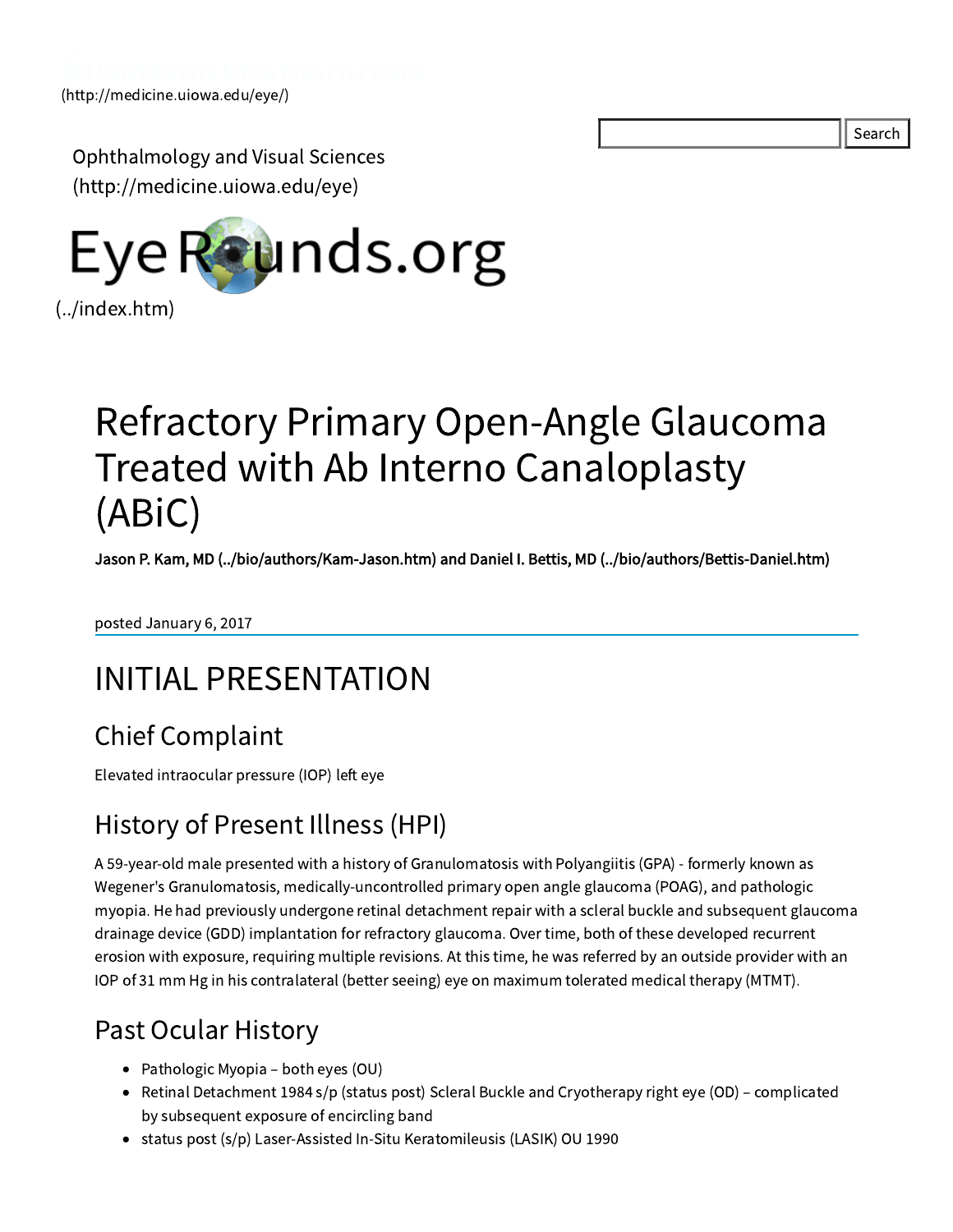- Phacoemulsification with intraocular lens implant & Baerveldt Tube 2001 OD complicated by recurrent erosion
- Cataract left eye (OS)

## Past Medical History

- GPA
- Asthma
- Type 2 Diabetes Mellitus
- Hypertension
- History of Tobacco use
- History of bowel perforation

#### Past Surgical History

• Colostomy

#### Medications

- Brimonidine three times a day (TID) OS
- Latanoprost every night at bed time (QHS) OS
- Brinzolamide TID OS
- Pilocarpine four times a day (QID) OS
- Vigamox twice a day (BID) OD
- Acetazolamide 250mg by mouth TID
- Erythromycin ointment BID OU
- Prednisone 10mg
- · Budesonide
- Metoprolol
- Spironolactone
- Tizanidine
- Acetaminophen-Hydrocodone
- Docusate
- Milk of Magnesium
- Potassium

#### Allergies

None

#### Family History

Grandmother (Paternal) with Glaucoma

#### Social History

• Former smoker

#### Review of Systems

• Negative except as listed in HPI

# OCULAR EXAMINATION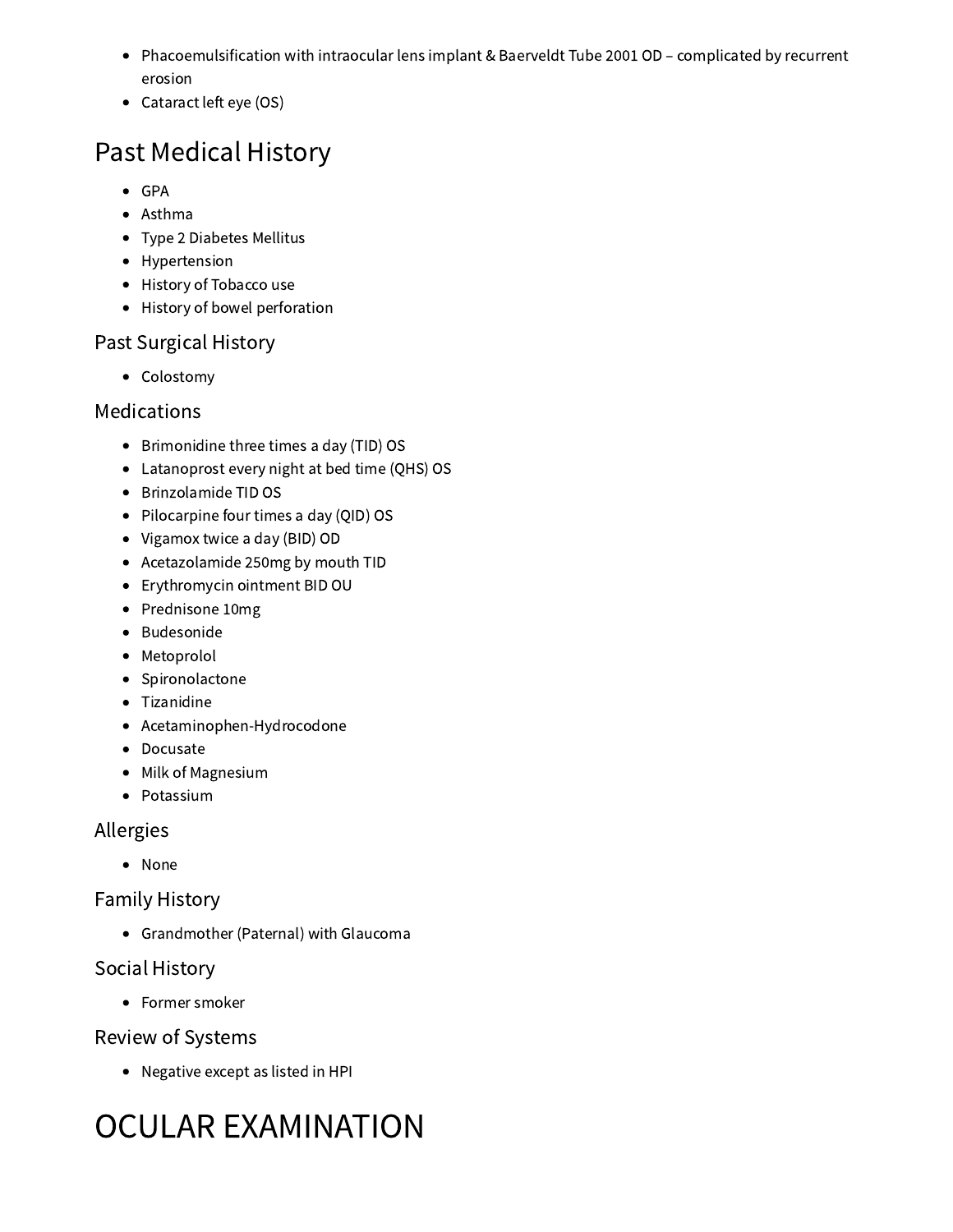### Visual Acuity

- Right eye (OD): 20/125, pinhole to  $20/70$
- $\bullet$  Left eye (OS): 20/50, pinhole to 20/25

## Ocular Motility

Full both eyes (OU)

#### Intraocular Pressure

- OD: 8 mm Hg
- OS: 24 mm Hg

### Central Corneal Thickness

- OD: 410 microns
- OS: 462 microns

### Pupils

- OD: 5 mm in dark, 3 mm in light, no relative afferent pupillary defect (RAPD)
- OS: 4 mm in dark, 3 mm in light, + posterior synechiae (PS), no RAPD

### Slit lamp exam

OD

- External/Eyelids: Permanent temporal tarsorrhaphy
- Conjunctiva: tube superotemporally with thin conjunctival coverage. Inferonasal scleral buckle exposed.
- Cornea: Epithelium intact, 3.5 mm (vertical) x 4 mm (horizontal) stromal thinning (80% thickness) inferiorly, inferior stromal neovascularization
- Anterior chamber: deep, no cell or flare, tube superotemporally, embedded in iris but patent
- Iris: Normal architecture
- Lens: Posterior chamber intraocular lens
- Anterior Vitreous: Hazy

OS

- External/Eyelids: Normal
- Conjunctiva: Clear and quiet
- Cornea: Clear, no endothelial pigment or keratic precipitates
- Anterior chamber: slightly shallow
- Iris: inferotemporal peripheral iridectomy patent, trans-illumination defects temporally, poor dilation
- Lens: 2+ Nuclear Sclerosis, broad posterior synechiae temporally
- Anterior Vitreous: clear

### Gonioscopy

• OD: no view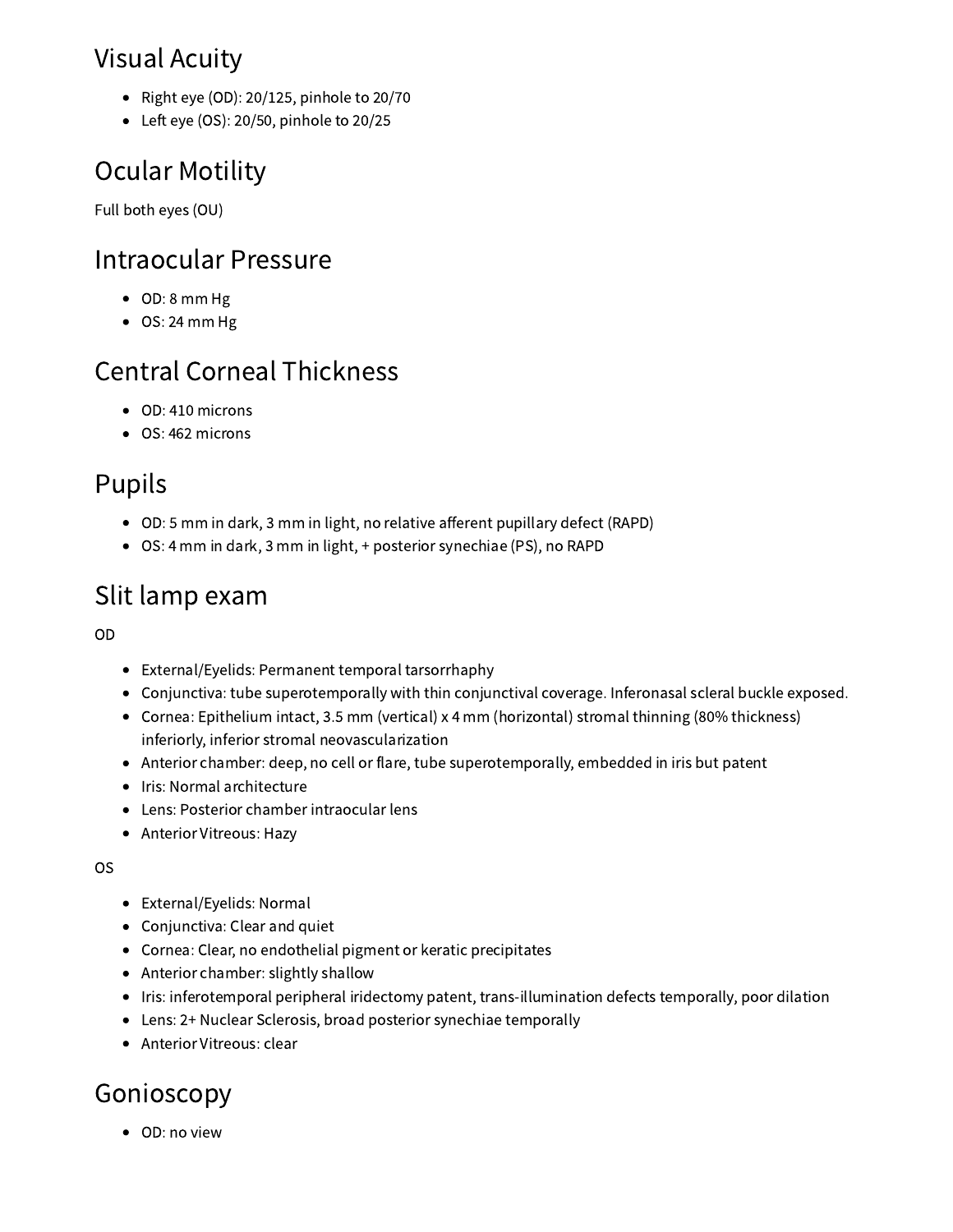OS: C(B)30b (Spaeth)\* with 1-2+ pigmentation of the trabecular meshwork (\*see Spaeth gonioscopic grading system (http://gonioscopy.org/index.php? [option=com\\_k2&view=item&layout=item&id=305&Itemid=884\)\)](http://gonioscopy.org/index.php?option=com_k2&view=item&layout=item&id=305&Itemid=884)

### Dilated fundus examination (DFE)

- OD: Peripapillary atrophy (PPA), pale, cupped nerve with 0.9 cup to disc ratio
	- Macula: flat
	- Peripheral laser/cryo scars, peripheral cobblestone with scleral buckle.
- OS: PPA, optic nerve with inferotemporal thinning and 0.7 cup to disc ratio
	- Macula: flat
	- Normal macula/vessels/periphery

### Additional testing

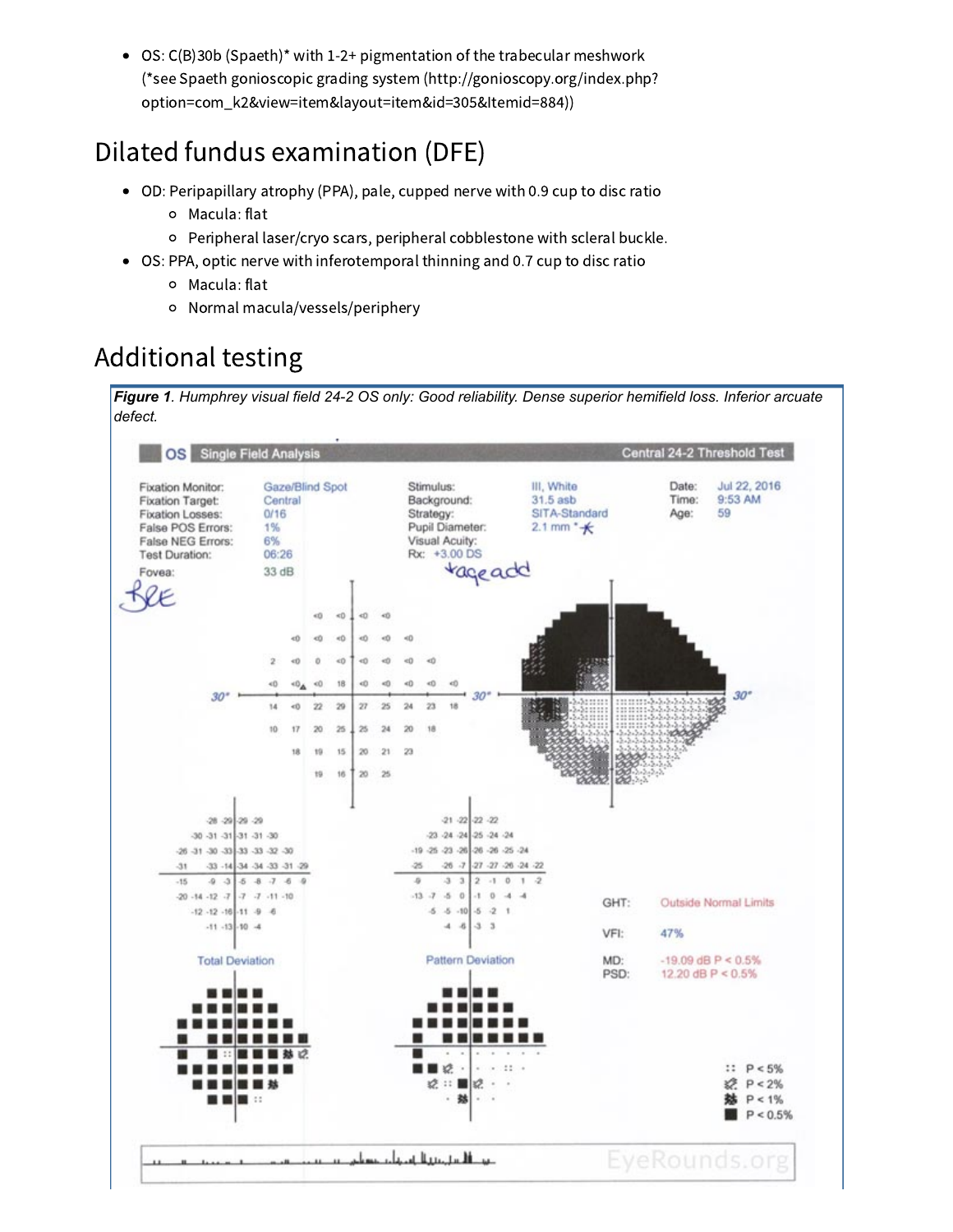| <b>Pre Operative</b> 20/50 sc | (without correction)                | 20/25          | 24 | Brinzolamide<br><b>Brimonidine</b><br>Latanoprost<br>Pilocarpine<br>Oral acetazolamide |                                     |
|-------------------------------|-------------------------------------|----------------|----|----------------------------------------------------------------------------------------|-------------------------------------|
| Day 1                         | 20/400 sc                           | 20/300         | 40 | Brinzolamide<br><b>Brimonidine</b><br>Pilocarpine                                      | $3+RBC$<br>with small clot          |
| Week 1                        | 20/40 sc                            | 20/40          | 08 | <b>Brimonidine</b><br>Pilocarpine                                                      | 2+ RBC, 1+ WBC,<br>no clot/layering |
| Week <sub>2</sub>             | 20/40 sc                            | 20/40          | 10 | Brimonidine<br>Pilocarpine                                                             | Rare cell,<br>no hyphema            |
| Week 3                        | $20/30$ sc                          | 20/25          | 09 | <b>Brimonidine</b><br>Pilocarpine                                                      | Deep and quiet                      |
| Week 4                        | 20/40 -2 sc                         | 20/30          | 10 | <b>Brimonidine</b>                                                                     | Deep and quiet                      |
| Week 8                        | $20/25 - 2$ cc<br>(with correction) | N <sub>1</sub> | 16 | <b>Brimonidine</b><br>Brinzolamide                                                     | Deep and quiet                      |

## **Discussion**

Numerous clinical studies have suggested that traditional canaloplasty may be as effective as trabeculectomy at lowering IOP, with a favorable safety profile (1-5). Canaloplasty has several advantages, including its minimallyinvasive nature, lack of permanent fistula or bleb, and effective IOP control in patients with mild to moderate open angle glaucoma. This surgery accesses, catheterizes and viscodilates all aspects of the outflow resistance including the trabecular meshwork (TM), Schlemm's canal, and collector channels (6).

ABIC combines the IOP lowering effect of traditional ab externo canaloplasty with a newer ab interno approach achieved under direct gonioscopic visualization. Similar to the traditional approach, the ab interno approach circumferentially catheterizes 360 degrees of Schlemm's canal with the Ellex iTrack illuminated microcatheter. Combined with viscodilation utilizing a viscoadaptive ophthalmic viscosurgical device, this procedure breaks adhesions within the canal, stretches the TM and possibly creates microperforations within the inner wall of the TM (7). This allows the eye's natural outflow system to be restored to the physiologic state instead of creating a bypass route. The initial entry into the eye and canal differ with the ab interno approach by creating a clear corneal incision and a small 1-2 clock hour goniotomy in the nasal angle under direct gonioscopic visualization. In contrast, traditional canaloplasty requires conjunctival dissection and formation of a partial thickness scleral flap to unroof Schlemm's canal. It then often utilizes a 9-0 or 10-0 Prolene tension suture to keep Schlemm's canal under tension and therefore patent. No sutures are required in the ab interno approach. Furthermore, ABiC allows the surgeon to avoid incising conjunctiva and dissecting a scleral flap, theoretically increasing the ease and success of potential future incisional glaucoma surgeries. So while it is true that ab externo canaloplasty is perhaps less invasive than trabeculectomy or tube shunt surgery, ABiC seems more fitting to be considered minimally-invasive glaucoma surgery.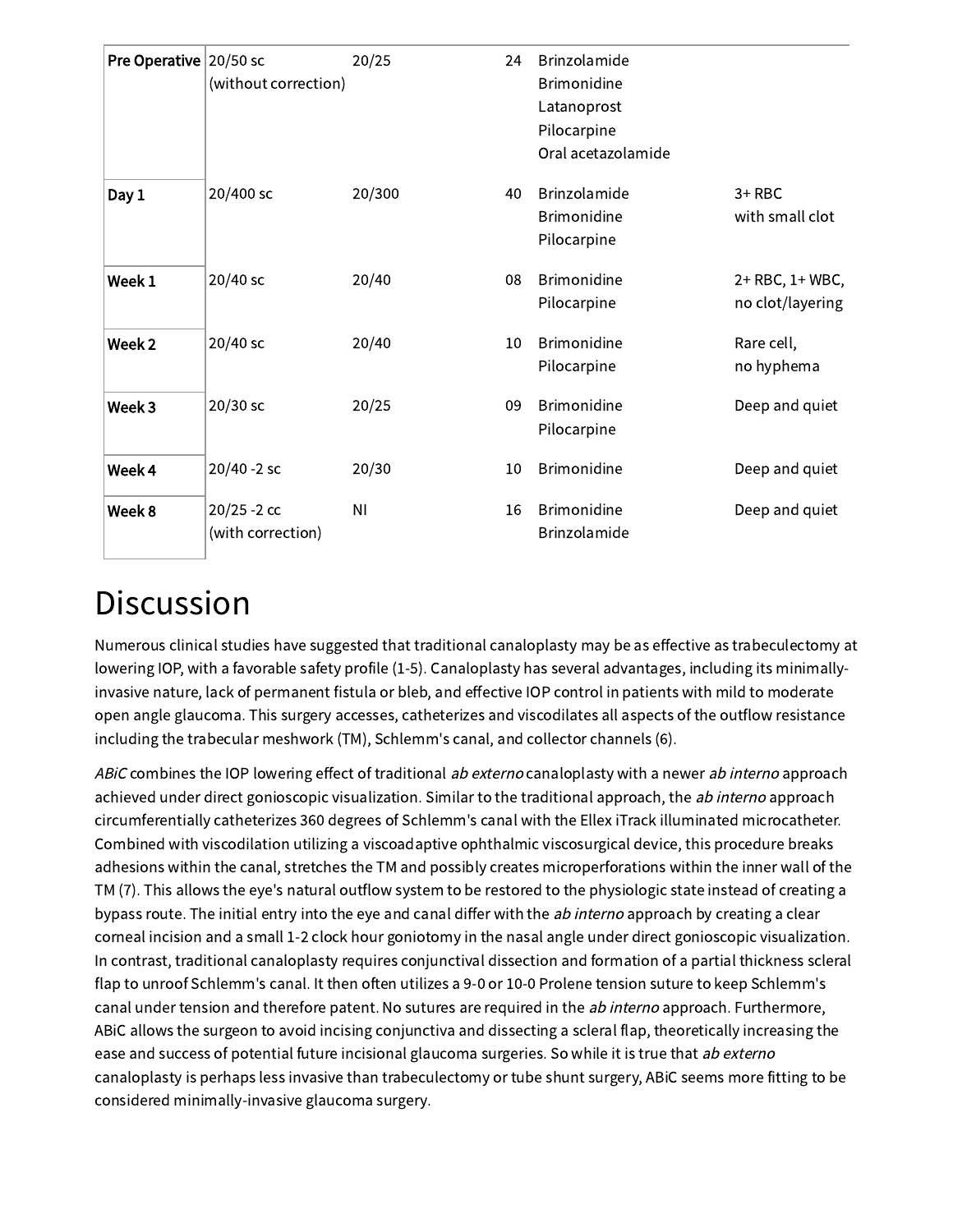As seen in our video (Video 1 [\(http://eyeorunds.org/atlas-video/cataract-surgery-with-viscocanalostomy.htm\)](http://eyeorunds.org/atlas-video/cataract-surgery-with-viscocanalostomy.htm)), the procedure is currently most easily performed using a flexible illuminated microcatheter through a clear corneal incision. One feature to look for during the operation is episcleral venous blanching during the viscodilation, which indicates an open collector channel system (8).

## Safety Profile and Complications

Potential intra-operative complications reported with ab externo canaloplasty include inability to cannulate Schlemm's canal, Descemet membrane detachment, and improper microcatheter passage [1,2,9,10]. Postoperatively, this procedure can result in hyphema, cataract formation, IOP spikes and/or hypotony. No choroidal detachments, suprachoroidal hemorrhages, blebitis or bleb-associated endophthalmitis have been reported [11]. Contraindications to ab interno canaloplasty might be similar to those for GATT, proposed by Grover et al. [12]. These include an unstable intraocular lens, inability to identify angle structures, a closed angle, or severe corneal endothelial compromise. Relative contraindications are prior corneal transplantation or inability to elevate the head 30 degrees for the first 1-2 weeks after surgery. Unlike GATT, one might be able to consider this procedure in patients who are unable to stop anticoagulation or are prone to bleeding, since the meshwork is only dilated instead of torn circumferentially. As such, the primary risk for hyphema results from creation of the nasal goniotomy.

#### Published Results

| <b>Examination</b>                               | N  |                         | Median IOP (mm Hg) $\pm$ SD Median Medication (n) $\pm$ -SD |
|--------------------------------------------------|----|-------------------------|-------------------------------------------------------------|
| <b>Maximum recorded IOP</b> $106$ 21.0 $\pm$ 5.4 |    |                         | $2.0 \pm 1.0$                                               |
| <b>Baseline IOP</b>                              |    | $106$   18.0 ± 6.6      | $2.0 \pm 1.0$                                               |
| 1 month                                          |    | $100 \mid 16.0 \pm 5.2$ | $0 \pm 0.6$                                                 |
| 3 months                                         | 48 | $15.0 \pm 4.5$          | $0 \pm 1.0$                                                 |
| 6 months                                         | 20 | $14.5 \pm 2.7$          | $0.00 \pm 1.0$                                              |

*Table 2. Mark J. Gallardo, MD (El Paso Eye Surgeons, PA) and Mahmoud A. Khaimi (Dean McGee Eye Institute, OK) ab-interno canaloplasty all eyes [13]*

*Table 3. Mark J. Gallardo, MD (El Paso Eye Surgeons, PA) and Mahmoud A. Khaimi (Dean McGee Eye Institute, OK) Ab-interno canaloplasty with cataract surgery [13]*

| <b>Examination</b>                                | N |                        | Median IOP (mm Hg) $\pm$ SD Median Medication (n) $\pm$ SD |
|---------------------------------------------------|---|------------------------|------------------------------------------------------------|
| Maximum recorded $\text{IOP}$ 68   21.0 $\pm$ 5.6 |   |                        | $2.0 \pm 1.0$                                              |
| <b>Baseline IOP</b>                               |   | $68\vert 17.5 \pm 5.1$ | $2.0 \pm 1.0$                                              |
| 1 month                                           |   | $63 14.0 \pm 4.1$      | $0.00 \pm 0.3$                                             |
| 3 months                                          |   | $30 14.0 \pm 3.7$      | $0.00 \pm 1.0$                                             |
| 6 months                                          |   | $13 12.0 \pm 2.6$      | $0.00 \pm 0.0$                                             |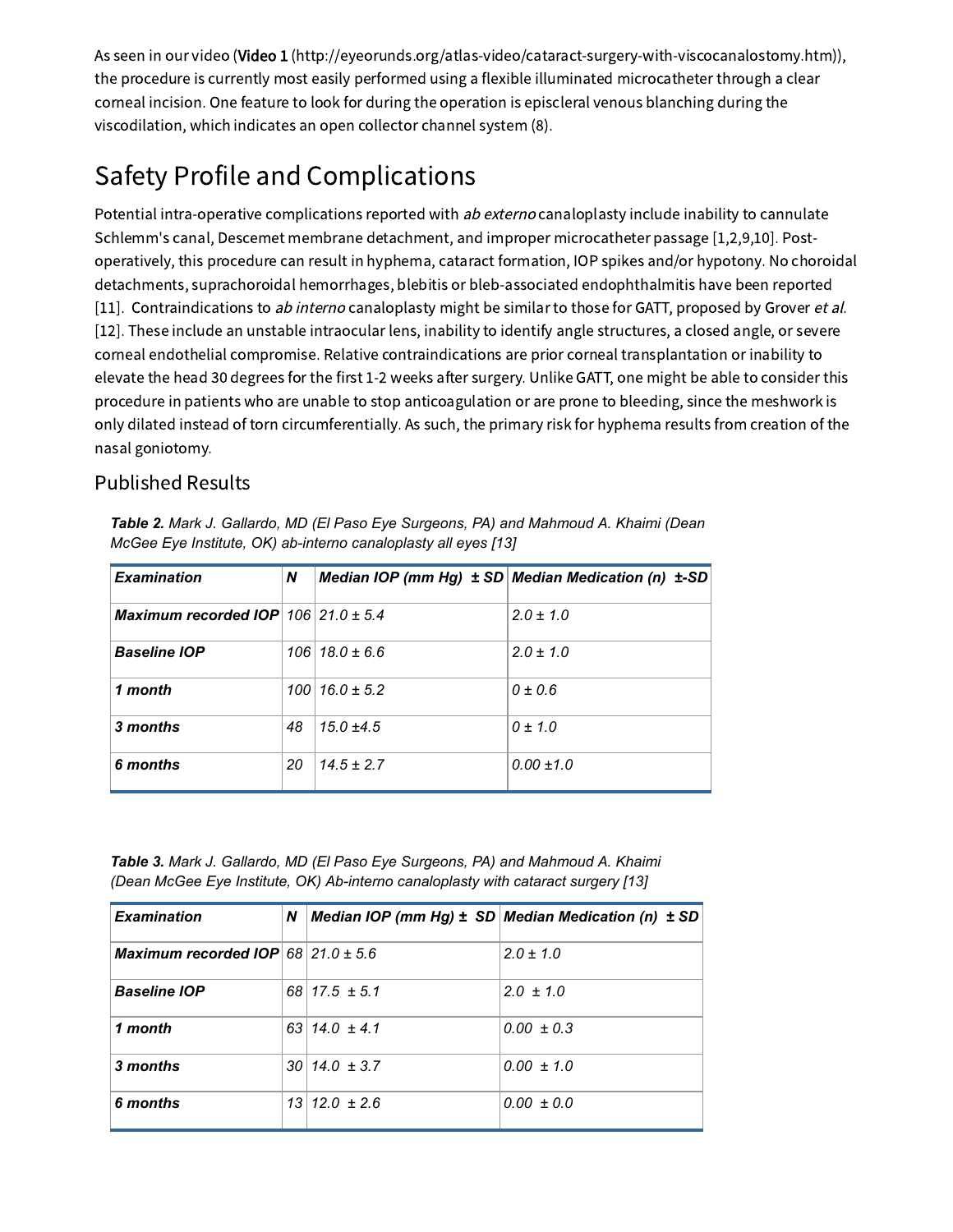Published case series for ABiC are sparse in the literature as of 2016, the largest having been published by Gallardo and Khaimi. Of 106 patients treated, there was an average IOP decrease of 35% and a 100% drop in glaucoma medications. With combination of cataract surgery, the drop in IOP was 38.4% at 6 months.

Early clinical evidence indicates that ABiC is safe and effective in mild to-moderate POAG with similar IOPlowering effects compared to traditional canaloplasty. Unlike other MIGS procedures, the viscodilation that accompanies ABiC ensures that all known potential "blockages" in the ocular outflow pathway are addressed, including the ostia of the collector channels.

### Summary

This case represents the use of an angle-based glaucoma surgery for the treatment of a 59-year-old patient with open-angle glaucoma and granulomatosis with polyangiitis. His results support the effectiveness and relative safety of this therapy. Ab-interno canaloplasty provides the advantage of sparing the conjunctiva for potential future interventions while opening access to Schlemm's canal for 360 degrees, especially in patients who will have high visual demands soon after surgery (and are thus unlikely to tolerate moderate to severe postoperative hyphema with GATT), who are unable to safely stop anticoagulants, or who have known bleeding diatheses.

# DIAGNOSIS

Refractory primary open-angle glaucoma treated with Ab interno Canaloplasty (ABiC)

| Indications<br>Medically-uncontrolled primary or secondary<br>$\bullet$<br>open-angle glaucoma<br>Can be performed with or without concurrent<br>$\bullet$<br>cataract surgery                                            | Contraindications<br>Unstable intraocular lens<br>Inability to identify angle structures<br>Chronically closed iridocorneal angle/Angle<br>closure glaucoma<br>Severe corneal endothelial compromise                                                                                                                    |
|---------------------------------------------------------------------------------------------------------------------------------------------------------------------------------------------------------------------------|-------------------------------------------------------------------------------------------------------------------------------------------------------------------------------------------------------------------------------------------------------------------------------------------------------------------------|
| Complications<br>Transient hyphema (mild)<br>$\bullet$<br>Early IOP spike secondary to retained<br>٠<br>viscoelastic in Schlemm's Canal<br>Subsequent steroid-Induced elevation of IOP<br>$\bullet$<br>Cataract formation | Efficacy $[13]$<br>Mean IOP decrease of 7.5 mmHg (35%) with 2<br>(100%) fewer glaucoma medications used at 6<br>months in patients undergoing ABiC alone<br>Mean IOP decrease of 9 mmHg (38.4%) with 2<br>(100%) fewer glaucoma medications used at 6<br>months in patients undergoing ABiC with<br>phacoemulsification |

#### References

- 1. Lewis RA, von Wolff K, Tetz M, et al. Canaloplasty: three-year results of circumferential viscodilation and tensioning of Schlemm's canal using a microcatheter to treat open-angle glaucoma. J Cataract Refract Surg. 2011; 37:682-690.
- 2. Bull H, von Wolff K, Korger N, Tetz M. Three-year canaloplasty outcomes for the treatment of open-angle glaucoma: European study results. Graefes Arch Clin Exp Ophthalmol. 2011; 249:1537-1545.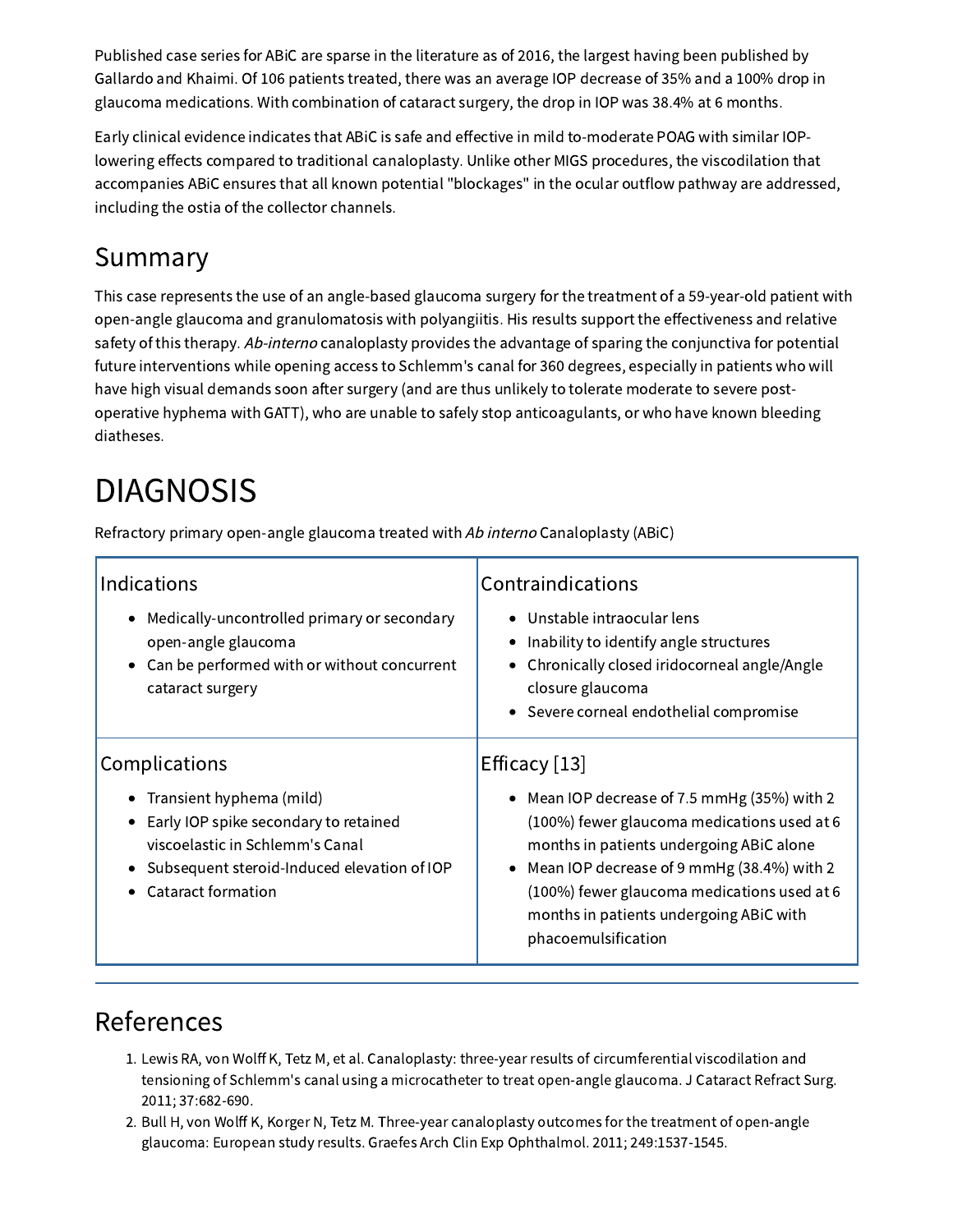# CLINICAL COURSE

There was little doubt that the IOP was too high in his better-seeing eye on maximum tolerated medical therapy, including oral acetazolamide. Given his history of pathologic myopia and recurrent erosions of both his scleral buckle and tube, he was felt to be at high risk for complication with traditional incisional glaucoma surgery. As such, we recommended minimally-invasive glaucoma surgery (MIGS) to spare the conjunctiva, along with phacoemulsification improve vision and maximize his IOP reduction. While many MIGS modalities could be successful in his case, we recommend ab Interno canaloplasty (ABiC), primarily to avoid the impact a potentially protracted hyphema from GATT could have on his activities of daily living given his monocular status. After extensive discussion, the patient agreed to proceed, understanding that further incisional surgery could prove necessary if ABiC were not able to be completed safely or failed to adequately lower his pressure. The narrated recording of this surgery can be seen in Video 1 (http://webeye.ophth.uiowa.edu/eyeforum/atlas-video/cataractsurgery-with-viscocanalostomy.htm). [\(http://webeye.ophth.uiowa.edu/eyeforum/video/Glaucoma/GATT.htm\)](http://webeye.ophth.uiowa.edu/eyeforum/atlas-video/cataract-surgery-with-viscocanalostomy.htm)



Table 1. This table outlines the visual acuity and IOP of the post-operative visits for the left eye. On post-operative day 1, there were 3+ RBCs (red blood cells) and <sup>a</sup> small (<1mm clot inferiorly) with an IOP spike (likely from retained viscoelastic). IOP goal was low teens.

| <b>Visual Acuity</b> |  | Visual Acuity Pin hole   IOP   Anti-Glaucoma Medications   Notes |  |
|----------------------|--|------------------------------------------------------------------|--|
|----------------------|--|------------------------------------------------------------------|--|

*Video 1: Ab Interno Canaloplasty. Daniel I Bettis, Jason Kam*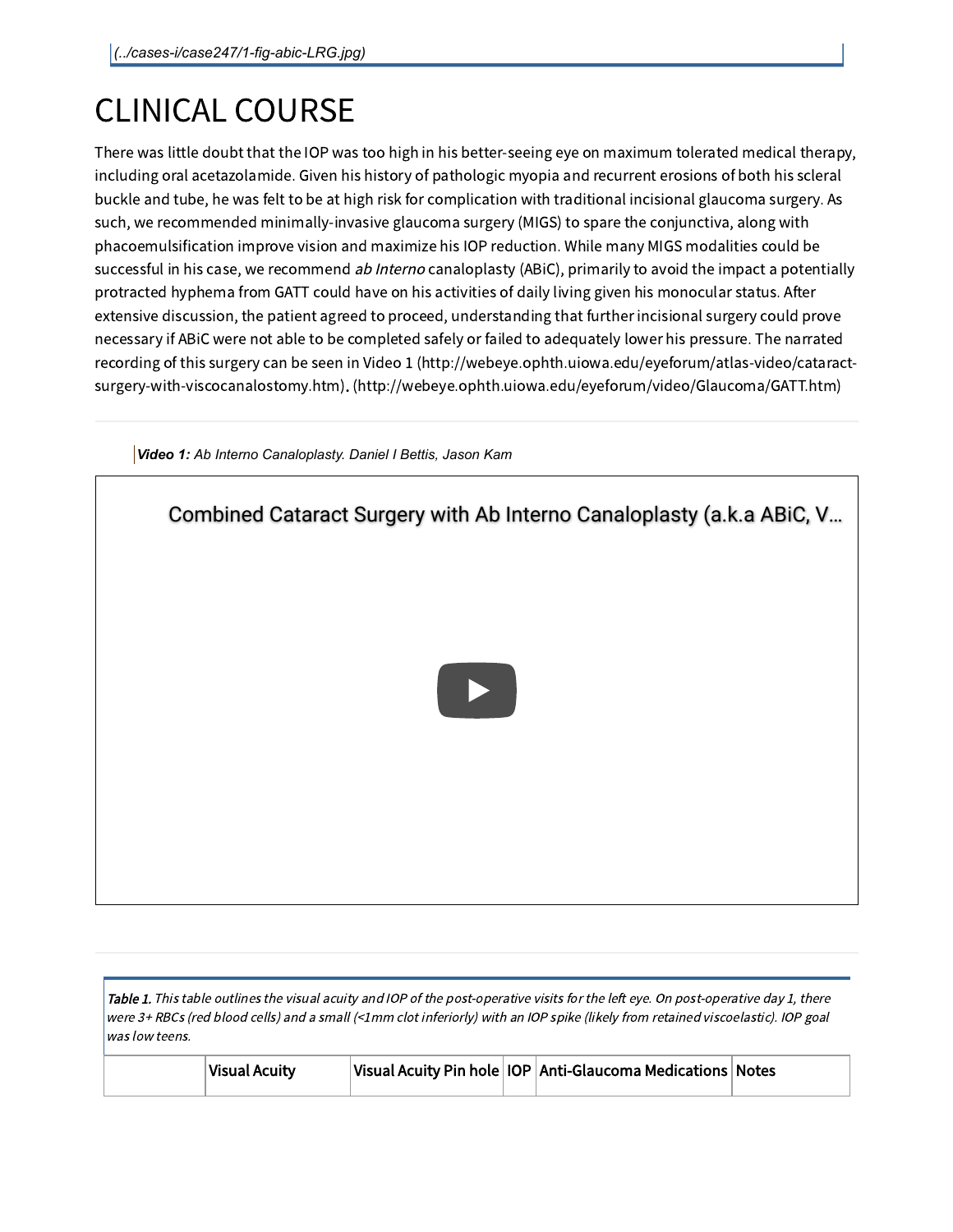- 3. Grieshaber MC, Fraenkl S, Schoetzau A, et al. Circumferential viscocanalostomy and suture canal distension (canaloplasty) for whites with open-angle glaucoma. J Glaucoma. 2011; 20:298-302.
- 4. Peckar CO, Körber N. Canaloplasty for open angle glaucoma: a three years critical evaluation and comparison with viscocanalostomy [in German]. Spektrum der Augenheilkunde. 2008; 22(4):240-246.
- 5. Brüggemann A, Despouy JT, Wegent A, Müller M. Intraindividual comparison of canaloplasty versus trabeculectomy with mitomycin C in a single-surgeon series. J Glaucoma. 2013; 22(7):577-583.
- 6. Klink T, Sauer J, Körber NJ, et al. Quality of life following glaucoma surgery: canaloplasty versus trabeculectomy. Clin Ophthalmol. 2014; 18(9):7-16.
- 7. Khaimi MA. Canaloplasty: A Minimally Invasive and Maximally Effective Glaucoma Treatment. Journal of Ophthalmology. 2015; 2015:Article ID 485065, 5 pages. doi:10.1155/2015/485065
- 8. Fellman RL, Grover DS. Episcleral venous fluid wave: intraoperative evidence for patency of the conventional outflow system. J Glaucoma. 2014; 23(6): 347-50.
- 9. Palmiero P-M, Aktas Z, Lee O, Tello C, Sbeity Z, Bilateral Descemet membrane detachment after canaloplasty. J Cataract Refract Surg 2010; 36(3): 508–511.
- 10. Jaramillo A, Foreman J., Ayyala RS. Descemet membrane detachment after canaloplasty: incidence and management. J Glaucoma, 2014; 23(6): 351–354.
- 11. Harvey BJ, Khaimi MA. A review of canaloplasty. Saudi J Ophthalmol. 2011; 25(4): 329-336.
- 12. Grover DS, Godfrey DG, Smith O, et al. Gonioscopy-assisted transluminal trabeculotomy, ab interno trabeculotomy: technique report and preliminary results. Ophthalmology. 2014; 121:855–861.
- 13. Ellex iScience. Ab-Interno Canaloplasty-A Comprehensive Minimally Invasive Glaucoma Surgery. White Paper: 2015. 4p. Available from: www.ellex.com/wp-content/.../9/Ellex-ABiC-Whitepaper-6-Months-AAO-2015.pdf

#### Suggested citation format

Kam JP, Bettis DI. Refractory Primary Open-Angle Glaucoma Treated with Ab Interno Canaloplasty (ABiC). EyeRounds.org. posted January 6, 2017; Available from: http://EyeRounds.org/cases/247-ABiC.htm

Share this page:

last updated: 1/6/2017

University of Iowa Carver College of Medicine Department of Ophthalmology & Visual Sciences 200 Hawkins Dr. Iowa City, IA 52242

> Web Privacy Policy [\(http://www.uiowa.edu/homepage/online-privacy-information\)](http://www.uiowa.edu/homepage/online-privacy-information) | Nondiscrimination Statement [\(http://opsmanual.uiowa.edu/community-policies/nondiscrimination-statement\)](http://opsmanual.uiowa.edu/community-policies/nondiscrimination-statement)